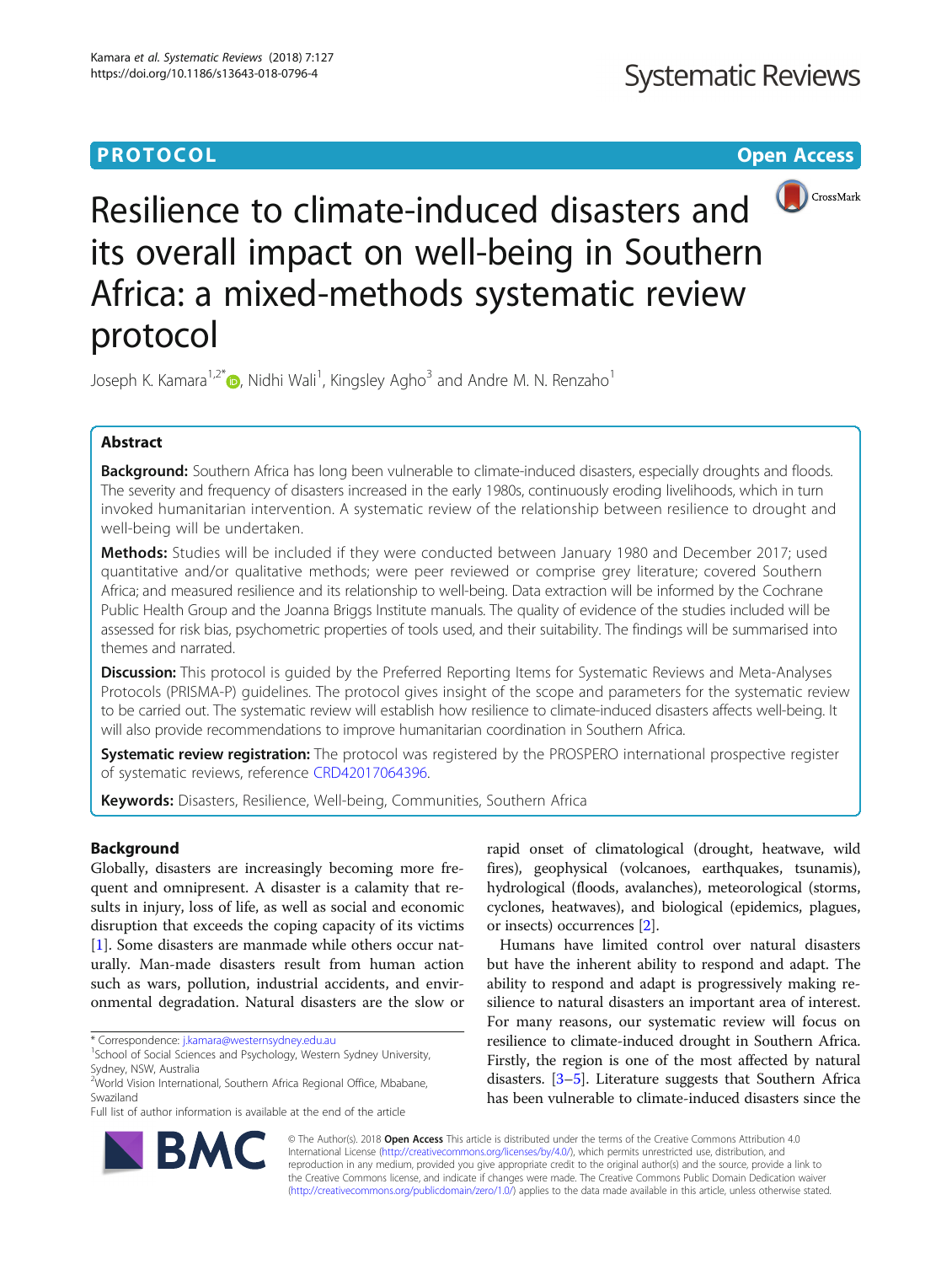early 1900s [[4](#page-5-0)–[6\]](#page-5-0). However, the 1980s saw an increase in the frequency, severity, and intensity of disasters, particularly droughts  $[7–10]$  $[7–10]$  $[7–10]$  $[7–10]$ . Most of the drought occurrences necessitated humanitarian intervention to avert intraregional crises. Some studies have argued that Southern Africa, which is highly vulnerable to disasters, remains poorly prepared to respond due to high environmental degradation, weak social-economic status, poor governance, and high poverty levels [\[8](#page-5-0), [9](#page-5-0)]. Secondly, while other sub-Saharan African regions are also affected by disasters, there are differences in the context and nature of responses. Southern African countries have different development trajectories from other sub-Saharan African regions. Southern Africa, for example, has the highest number of middle-income countries compared to the rest of the continent. Finally, there are differences in donor bias compared to the rest of sub-Saharan Africa, with natural disasters, such as drought, attracting higher and quicker donor funding in East or West Africa than in Southern Africa  $[11-14]$  $[11-14]$  $[11-14]$  $[11-14]$ . This affects timely disaster response. These contextual differences are significant and may negatively affect the external validity of the findings of any study seeking to look at the effect of resilience to climate-induced drought on well-being across sub-Saharan Africa. Restricting our analysis to Southern Africa will provide region-specific findings that will inform regional policies and strategies to improve the utility and policy translation of the findings.

The governments overseeing the region have not prioritised strengthening resilience to cyclical droughtinduced disasters, which has often led to a reactive disposition that undermines development gains [\[10](#page-5-0)]. Responding to disasters imposes a high burden on economies. Most of the governments in the region have resorted to the externalisation of disaster response to the humanitarian community as a coping mechanism [[15\]](#page-5-0). It is apparent that governments require assistance when their resources are overwhelmed by sudden disaster occurrences as a result of which the humanitarian community is urged to help. However, governments have a mutual obligation to build and strengthen resilience, especially to repetitive threats such as droughts, which have become a 'new normal'.

In this region, focused attention also needs to be given to reducing the dependence on maize, the staple food, which is widely grown by way of rain-fed farming, highly intolerant to weather changes, and one of the key vulnerabilities to drought  $[16]$  $[16]$ . Notwithstanding the weak capacities and vulnerabilities, there is a gradual shift in rhetoric from reactive disaster response and recovery operations to proactively building resilience [[13\]](#page-5-0). Nonetheless, the region's governments are yet to work out a comprehensive approach to address droughts. Droughts are 'slow onset' and subject to creep, with extended impact that outlasts the drought itself. The severity of the aftermath poses the criticality of facilitating measures of resilience to drought for continuity, well-being, and sustainability of affected communities. However, resilience remains poorly understood and is often overlooked in periods of crisis in Southern Africa.

Resilience is a broad subject without a generally accepted definition. Various scholars have defined resilience differently within the contexts of their research, and research questions have sought to address resilience to what, by whom, and how. This implies setting specific parameters for exploring the subject. For our systematic review, resilience is seen as the ability to harness one's environment to anticipate, endure, recover from, and adapt to disaster-induced distress [[17\]](#page-5-0). Such ability occurs at individual, household, and collective level. People do not live in isolation of their families and communities. Therefore, the application of resilience behaviours and qualities depends on the collective individual, family, community systems as well as assets. Our systematic review will incorporate individual household (family) and, collectively, community resilience coping mechanisms. This approach will allow the assessment of collective action for resilience (individual, family, and community efforts) as well as the communal life of the study area. We anticipate outcomes that will be contextually and culturally appropriate for the region.

For the purpose of this study, we define well-being as the state of people's healthiness, comfort, delight and the "… realisation of their potential" [[18\]](#page-5-0), p8. Simply stated, well-being is the absence of ill health. Southern Africa is the southernmost region of Africa and comprises Botswana, Lesotho, Namibia, South Africa, and Swaziland as categorised by the United Nations regional grouping [[19\]](#page-5-0).

## Aim of the review and its public health significance

The aim of the review is threefold: (i) examine the relationship between resilience to drought and well-being, (ii) examine the suitability of the resilience instruments in studies retained for review and examine their psychometric properties, and (iii) identify gaps and unanswered questions for further inquiry. Available literature suggests that resilience to disasters may be a determinant of health [\[20,](#page-5-0) [21\]](#page-5-0). However, there has been no attempt to synthesise evidence of the relationship between disasters, such as droughts and well-being, especially among the rural communities in Southern Africa. Understanding the relationship between disasters, especially drought resilience and well-being, and the ways affected communities cope, will not only influence policies but will also improve the coordination of humanitarian action in the region. This systematic review is necessary to appraise,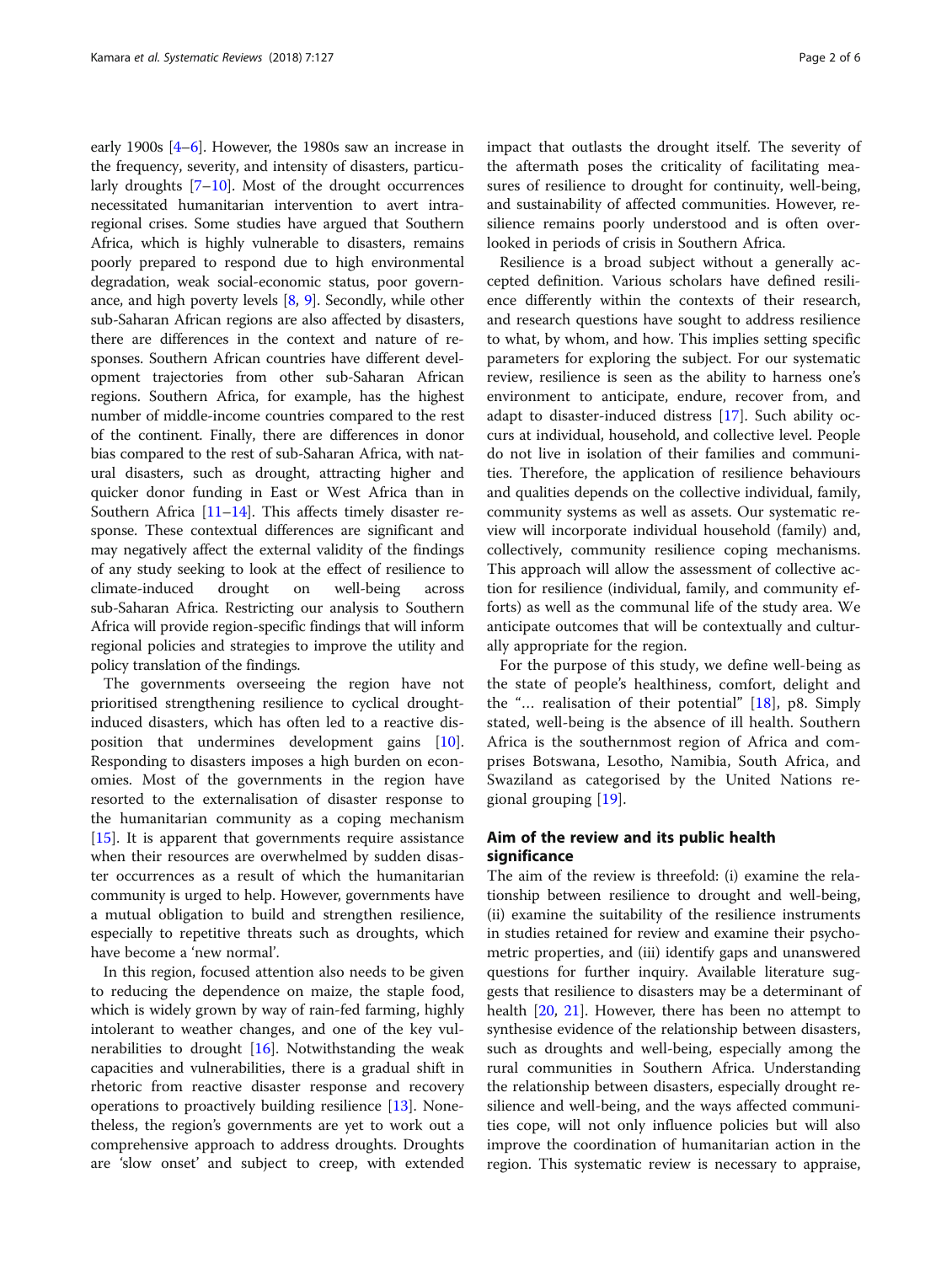synthesise, summarise, and refine literature on resilience and well-being in the region frequently affected by droughts. Diverse literature, including policy documents, working papers, and organisation reports, will be included to ensure the review captures advances made in policy. Therefore, the review is important for informing intervention strategies and policies as well as knowledge enhancement.

### The review question

The systematic review will be guided by the following question: is there a relationship between resilience and well-being among the drought affected communities?

### Methods and design

Types of studies targeted, inclusion, and exclusion criteria This protocol is informed by the standard Preferred Reporting Items for Systematic Reviews and Meta-Analyses Protocols (PRISMA-P) reporting guidelines [[22](#page-5-0)]. The PRISMA-P checklist is attached to this manuscript as Additional file [1](#page-4-0). Both peer-reviewed and grey literature on disaster resilience and well-being in Southern Africa Region will be included. The following criteria will be used for inclusion:

- Peer-reviewed articles, dissertations, books and book chapters, working papers, technical reports, discussion papers, and conference papers published between January 1980 and December 2017:
- Studies written in English and whose full texts are available and accessible. The research team does not have the financial and logistical capacity to retrieve and translate articles published in languages other than English;
- Studies which measured resilience and its relationship to health and well-being.

The reference lists of studies included will be scanned for relevant articles that meet the inclusion criteria. Authors and organisations identified in the reference lists of studies will be contacted to obtain their work that may be referred to but which is unavailable. A search log will be kept for accountability and transparency.

Studies will be excluded if they

- Were published outside the stated time frame or conducted in countries outside the Southern Africa region;
- Were published in languages other than English;
- Are reviews, editorials, letters to editors, and opinion pieces; and/or
- Did not assess the relationship between resilience and drought well-being.

The year 1980 has been selected as the base for the search for many reasons. It marked a period of the intensification of climate-induced disasters in Southern Africa. For example, strong El Nino occurrences began to occur at more frequent intervals of less than 2 years resulting into low food production, and food and water crises [[23,](#page-5-0) [24\]](#page-5-0). Furthermore, the 1980s denoted improved disaster governance, such as the establishment of the inter-government agency known as the Southern Africa Development Community (SADC). The SADC was established to "achieve development and economic growth, alleviate poverty, enhance the standard and quality of life of the people of Southern Africa and support the socially disadvantaged through regional integration" [[25\]](#page-5-0), p7. Other notable changes during the 1980s were the introduction of the drought aid scheme for farmers, investment, and refurbishment of the region's transport system to ease the movement of goods and services, and the introduction of the famine early warning system (FEWS NET) in drought monitoring [[26](#page-5-0)–[29](#page-5-0)]. The period also marked the end of the first green revolution, which produced a variety of maize, cassava, millet, and sorghum suitable for the African context to prevent hunger and food insecurity [\[28](#page-5-0), [30](#page-5-0)–[32\]](#page-5-0).

### Types of participants

There will be no limits to the age, gender, social status, or ethnicity of participants. The setting of studies included will be rural communities in Southern Africa. A large proportion of the regional population subsists on agriculture, is rural-based, and is increasingly faced with food shortages [\[13](#page-5-0), [33](#page-5-0), [34](#page-5-0)].

### Outcomes of interest

The outcomes of interest include individual and family resilience, disaster preparedness and response, psychological well-being, social support, and neighbourhood cohesion. Other key outcomes of interest include any measures of resilience and measures of its relationship to well-being. We will seek to understand resilience as an outcome when defined as ability to withstand and recover from a disaster event [\[35](#page-5-0)]. Thus, all outcomes, including unintended ones, reported in studies that meet the inclusion criteria will be captured in our review.

### Search strategy

The systematic review will be reported in accordance with the Preferred Reporting Items for Systematic Reviews and Meta-Analyses (PRISMA) guidelines. The search will apply appropriate search terms and subject heading truncations (\*), and Boolean operators depending on the specifications of databases to be searched. Various databases for peer-reviewed and grey literature will be searched using subject heading truncations and search terms on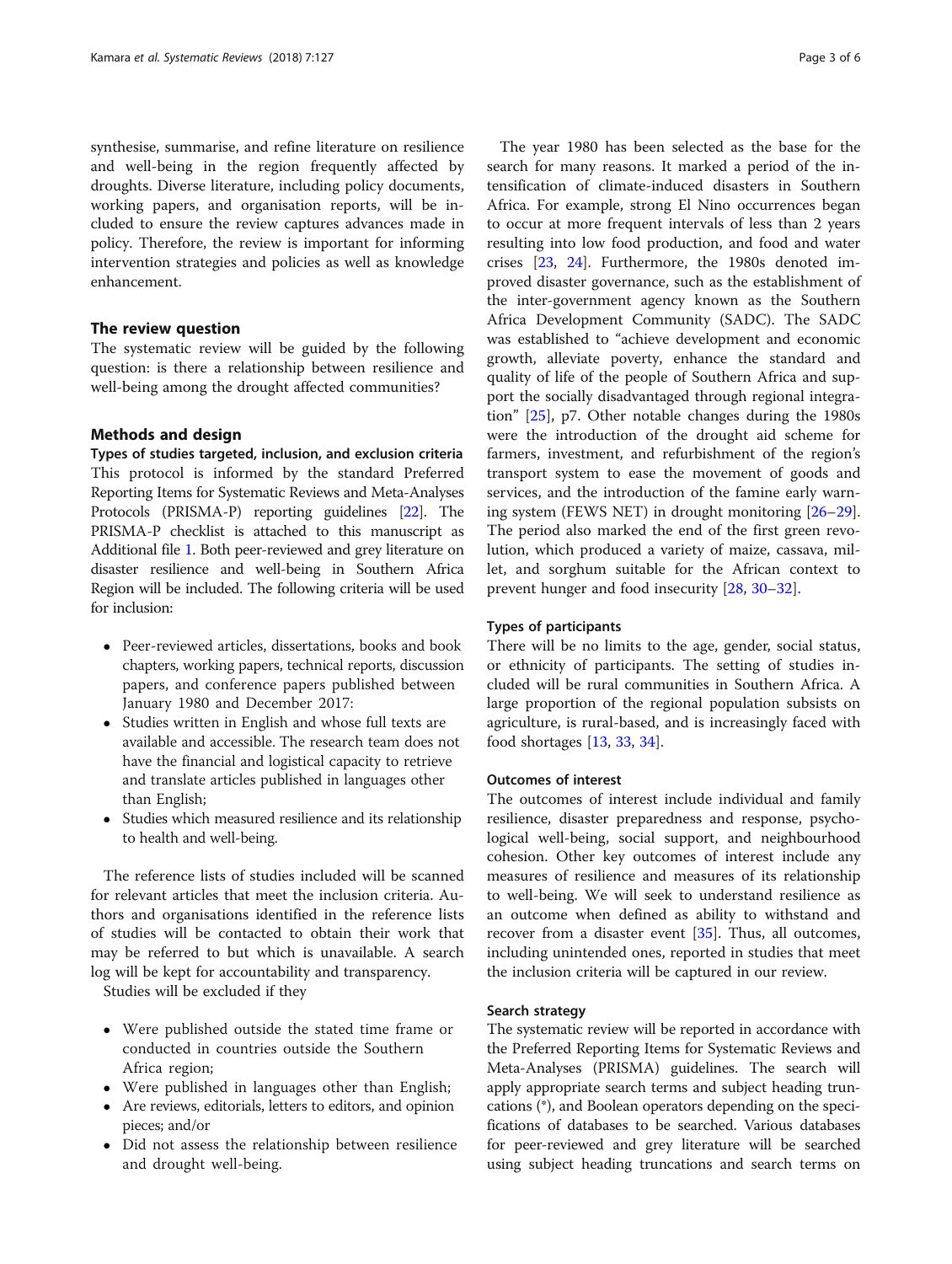resilience and well-being in the disaster-prone Southern Africa. The appropriate search query has been developed and tested to search in PubMed on 5 September 2017, as reflected in Additional file [2.](#page-4-0)

### **Databases**

To ensure a wide catchment of relevant content, the following electronic databases will be searched: African Journals Online (AJOL), Applied Social Sciences Index, CINAHL, Environmental Complete, EMBASE, MED-LINE, Scopus, Social Science ProQuest Central, PsycINFO, Web of Science and Wiley Online Library. Additionally, the search syntax will be adapted to meet multidisciplinary databases that may require visual inspection of individual records for potential relevance. These are Global Health Library, and key organisation websites, especially Africa Development Bank, DFID, FAO, OECD, USAID, and the World Bank.

### Data extraction

Two researchers JKK and NW will sift records for inclusion and code their decisions within their EndNote Library following a 3-staged screening process. Foremost, studies will be screened by title to eliminate duplicates, followed by screening of the remaining studies' abstracts for eligibility and relevance. Lastly, full texts of articles judged eligible from the abstract screening will be obtained and reviewed. Where uncertainty emerges, at any stage, a third reviewer (AR) will be consulted to adjudicate eligibility. A piloted form based on the Cochrane Public Health Group manual will be used in the extraction of quantitative studies  $[36]$  $[36]$  $[36]$ . The extraction of qualitative studies will be based on a form adopted from material by the Joanna Briggs Institute [\[37](#page-5-0)]. The data to be extracted will include country of study, year of publication, study objective, design and setting, sampling and data collection method, theory and/or hypothesis, resilience outcome measures, including instrument strength and well-being, and a comments section.

### Quality assessment

The quality assessment of studies included will be independently undertaken by JKK and NW. It will involve two different analyses: risk bias and instrument psychometric properties. Risk bias analysis will involve exploration of limitations and appropriateness of study methods in addressing their research questions and objectives, and how they inform outcomes. Particularly, studies will be critically assessed for their design, data collection and analysis methods, selection bias, integrity, confounders, attrition, and reporting. Thereafter, we will categorise and summarise the findings uncertain, high, or low [[38\]](#page-5-0). The Cochrane Collaboration tool for risk bias will be used in the assessment of controlled trials [[39\]](#page-5-0). ROBINIS-I tool will be used to assess all other quantitative studies such as non-controlled trials and quasi-experiments [[40\]](#page-5-0). The dependability of qualitative studies will be appraised with a piloted form adopted from the Joanna Briggs Institute Qualitative Assessment and Review Instrument [\[37](#page-5-0)].

The psychometric strength of instruments will be assessed for reliability and validity (criterion, construct and content) of the scales using the framework by Cyril and colleagues [[41](#page-5-0)]. The reliability of the instruments will be assessed for internal consistency and test–retest reliability [\[38,](#page-5-0) [42](#page-5-0)]. For internal consistency, Cronbach's alpha will be used for scoring as follows:  $< 0.50 =$ unacceptable (0 point),  $> = 0.50$  and  $< 0.70 =$  poor (1 point),  $>$  = 70 and < 0.80 = acceptable (2 points), and  $>$  = 0.80 = good (3 points). For test–retest reliability, the intra-class correlation coefficient or Kappa will be used for scoring as follows:  $0.40 =$  poor. (0 points),  $> = 0.40$  and  $< 0.60$  $=$  fair (1 point),  $> = 0.60$  and  $< 0.75 =$  good (2 points) and  $>$  = 75 = good (3 points). Criterion validity will determine the correlation between resilience scales and well-being outcomes. This will examine the correlation indices between resilience scores with wellbeing as follows: 0 no linear relationship (0 point); 0.30 = a weak linear relationship  $(1 \text{ point})$ ;  $0.50 = a \text{ moderate relationship}$  (2) points);  $> = 0.70 = a$  strong linear relationship (3 points). Construct validity will assess whether the scales used were actually measuring resilience and detect structure in the relationships between resilience subscales. This will be assessed by examining whether the scales were derived by means of exploratory and confirmatory factor analyses, and whether extracted subscales met minimum threshold for a factor analysis. The following criteria will be used for scoring. Extracted factors explained  $> = 50\%$ of the variance (yes = 1 point, no = 0 point), each extracted factor has at least 3 items (yes = 1 point,  $no = 0$ point), each variable loads strongly on only one factor  $(> 0.35)$  and has two or more strong loadings  $(> 0.70)$  $(yes = 1$  point and no = 0 point), and the factor analysis was based on at least 10 cases per variable (yes = 1 point and no = 0 point). Content validity will examine whether all aspects of resilience had been taken into consideration [[43](#page-5-0)]. This will involve examining how items were elected and whether the target population and a panel of experts were involved in item selection. The scoring will use the following criteria: item development informed by a literature review or empirical study (yes = 1 point or  $no = 0$  point), was reviewed by the target population (yes = 1 point and no = 0 point), and reviewed used panel of experts (yes = 1 point,  $no = 0$  point). The total psychometric properties scoring will range between 0 and 13 points: 0–4 points = poor; 4–9 points acceptable, and 10–13 points very good. Any scoring or rating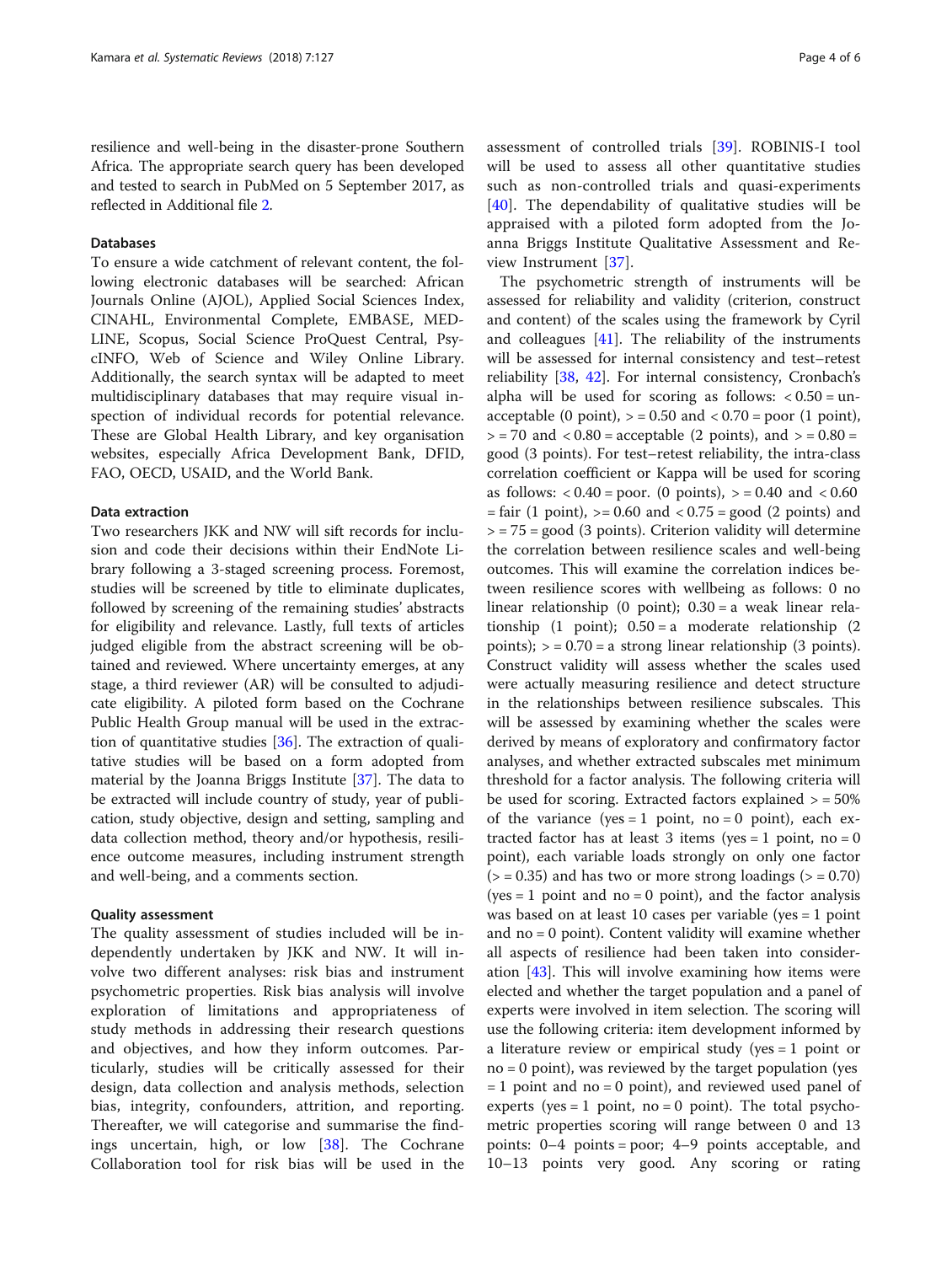<span id="page-4-0"></span>disagreements that emerge between JKK and NW will be addressed through a kappa statistic.

#### Data analysis

Due to the heterogeneity and variation of the studies to be reviewed—especially the study methods, measurements, and outcomes—a statistical aggregation of the data may not be appropriate. Instead, a narrative synthesis, based on tables of ratings and frequencies will be undertaken [\[41](#page-5-0)–[44\]](#page-5-0). Common threads and trends will be identified and extracted from both qualitative themes and quantitative narratives to generate insight on resilience programming in drought situations. All study results will be aggregated to provide a holistic analysis. However, the conclusion to be made will be based on studies scoring high on quality. JKK will summarise the study findings and narrate the emerging themes. NW will review the appropriateness of the content as well as the consistency of the emerging themes.

### **Discussion**

There is increasing interest among governments, the donor community, and humanitarians in Southern Africa to understand and promote disaster resilience as a long-term strategy to mitigate the devastating effect of recurring disasters [\[10](#page-5-0), [13,](#page-5-0) [45,](#page-5-0) [46](#page-5-0)]. The devastating impact of drought and the need to understand resilience make it a research and policy priority. Ample literature exists on the subject matter but remains unsynthesised. The vast literature supports the need for a systematic review to provide a robust summary of evidence that can be drawn upon to influence drought management policies and commensurate planning and interventions. Additionally, the existing literature does not address the relationship between resilience and well-being in disaster-prone rural Southern African communities. This review will use well-known and validated tools to synthesise evidence from the substantial pool of literature, to identify gaps, and to frame a way forward that will improve our understanding of the relationship between resilience to climate-induced disasters, especially drought and well-being. The findings of the systematic review will inform policies and strategies to combat the effect of drought and improve humanitarian coordination in the region.

We anticipate some limitations, such as the exclusion of studies published in other languages than English. Exclusion of such studies could lead to missing key literature generated by non-English-speaking researchers, especially those within the study population who might have a unique perspective on the subject matter. Nonetheless, the review will explore a range of literature to capture and include as many studies as possible to overcome the limitation.

### Additional files

[Additional file 1:](https://doi.org/10.1186/s13643-018-0796-4) PRISMAP checklist. (DOCX 37 kb) [Additional file 2:](https://doi.org/10.1186/s13643-018-0796-4) Piloted search query. (DOCX 14 kb)

#### Abbreviations

AJOL: African Journals Online; CINAHL: Cumulative Index to Nursing and Allied Health Literature; DFID: Department of International Development (United Kingdom Government); EMBASE: Excerpta Medica DataBASE; FAO: Food and Agriculture Organisation (of the United Nations); FEWS NET: Famine Early Warning System Network; MEDLINE: Medical Literature and Retrieval System Online; OECD: Organisation for Economic Co-operation and Development; PRISMA: Preferred Reporting Items for Systematic Reviews and Meta-Analyses; PRISMA-P: Preferred Reporting Items for Systematic Reviews and Meta-Analyses Protocols; PROSPERO: International Prospective Register of Systematic Reviews; ROBINIS-I: Risk of Bias in Non-Randomised Studies-of Interventions; SADC: Southern Africa Development Community; USAID: United States Agency for International Development

#### Acknowledgements

This work has been conducted as part of a PhD dissertation at the School of Social Sciences and Psychology, Western Sydney University. The authors wish to thank the anonymous reviewers who enhanced the intellectual content of the manuscript.

### Start and completion dates

February to March 2018.

#### Funding

No specific funding has been sought for this systematic review. In addition, the review will not been sponsored by anyone else other than the authors.

#### Authors' contributions

JKK and AR conceived the original research idea. JKK is the guarantor and developed the first draft of the protocol. NW contributed to the revision of the first draft and subsequent revisions of the protocol. AR supervised the entire manuscript writing. KA edited the manuscript and enhanced its intellectual content. All authors read and approved the final manuscript.

#### Ethics approval and consent to participate

Not applicable

#### Consent for publication

Not applicable

#### Competing interests

The authors declare that they have no competing interests.

#### Publisher's Note

Springer Nature remains neutral with regard to jurisdictional claims in published maps and institutional affiliations.

#### Author details

<sup>1</sup>School of Social Sciences and Psychology, Western Sydney University Sydney, NSW, Australia. <sup>2</sup>World Vision International, Southern Africa Regional Office, Mbabane, Swaziland. <sup>3</sup>School of Science and Health, Western Sydney University, Sydney, NSW, Australia.

### Received: 27 October 2017 Accepted: 9 August 2018 Published online: 21 August 2018

#### References

- 1. United Nations. Sendai framework for disaster risk reduction 2015–2030. Geneva: United Nations Office for Disaster Risk Reduction; 2015.
- 2. International Federation of the Red Cross and Red Crescent Societies. What is a disaster? 2017. [http://www.ifrc.org/en/what-we-do/disaster-management/](http://www.ifrc.org/en/what-we-do/disaster-management/about-disasters/what-is-a-disaster/) [about-disasters/what-is-a-disaster/](http://www.ifrc.org/en/what-we-do/disaster-management/about-disasters/what-is-a-disaster/) Accessed 10 Jul 2017.